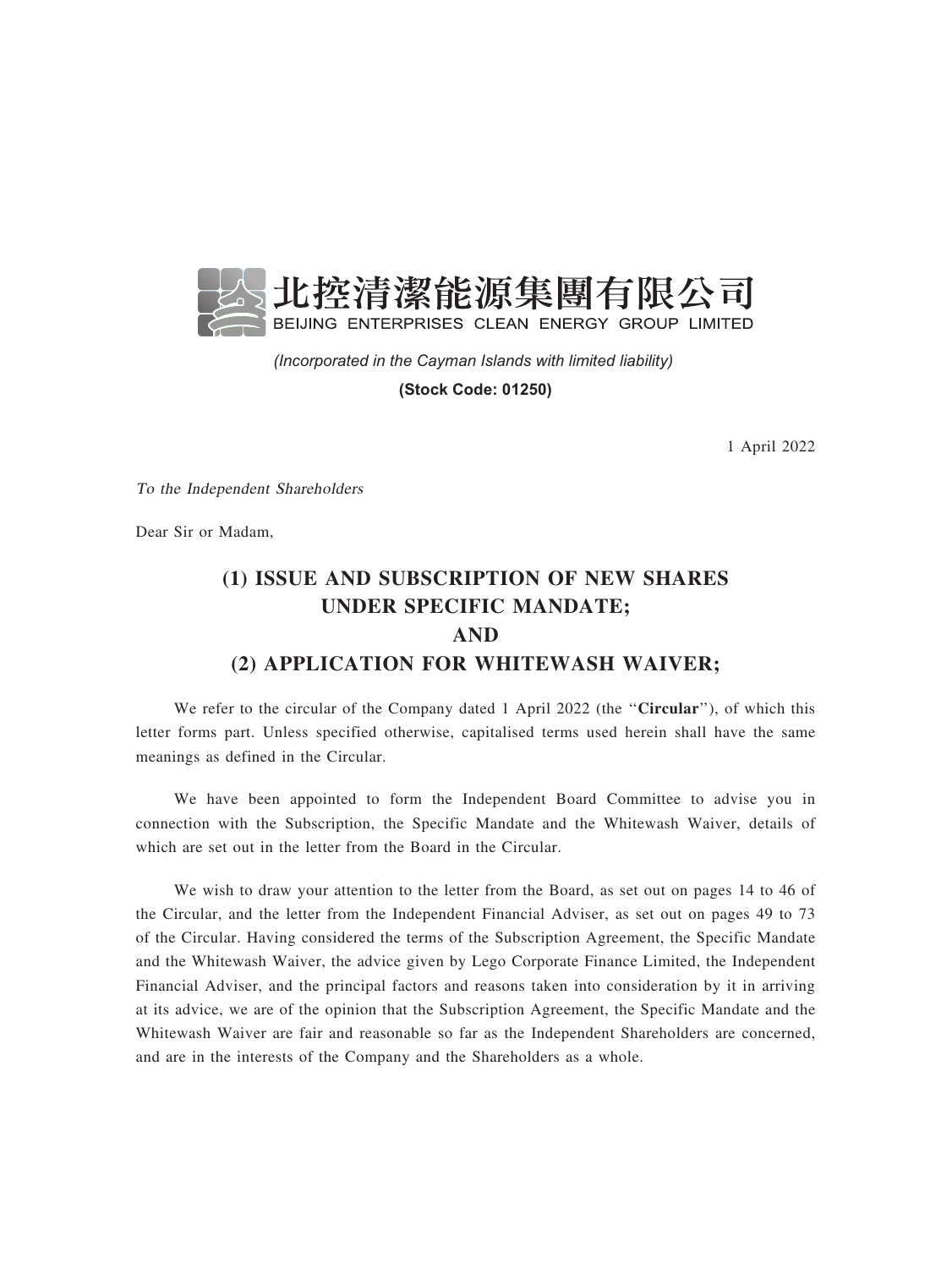Accordingly, we recommend the Independent Shareholders to vote in favour of the resolutions to be proposed at the EGM to approve, among other things, the Subscription, the Specific Mandate and the Whitewash Waiver.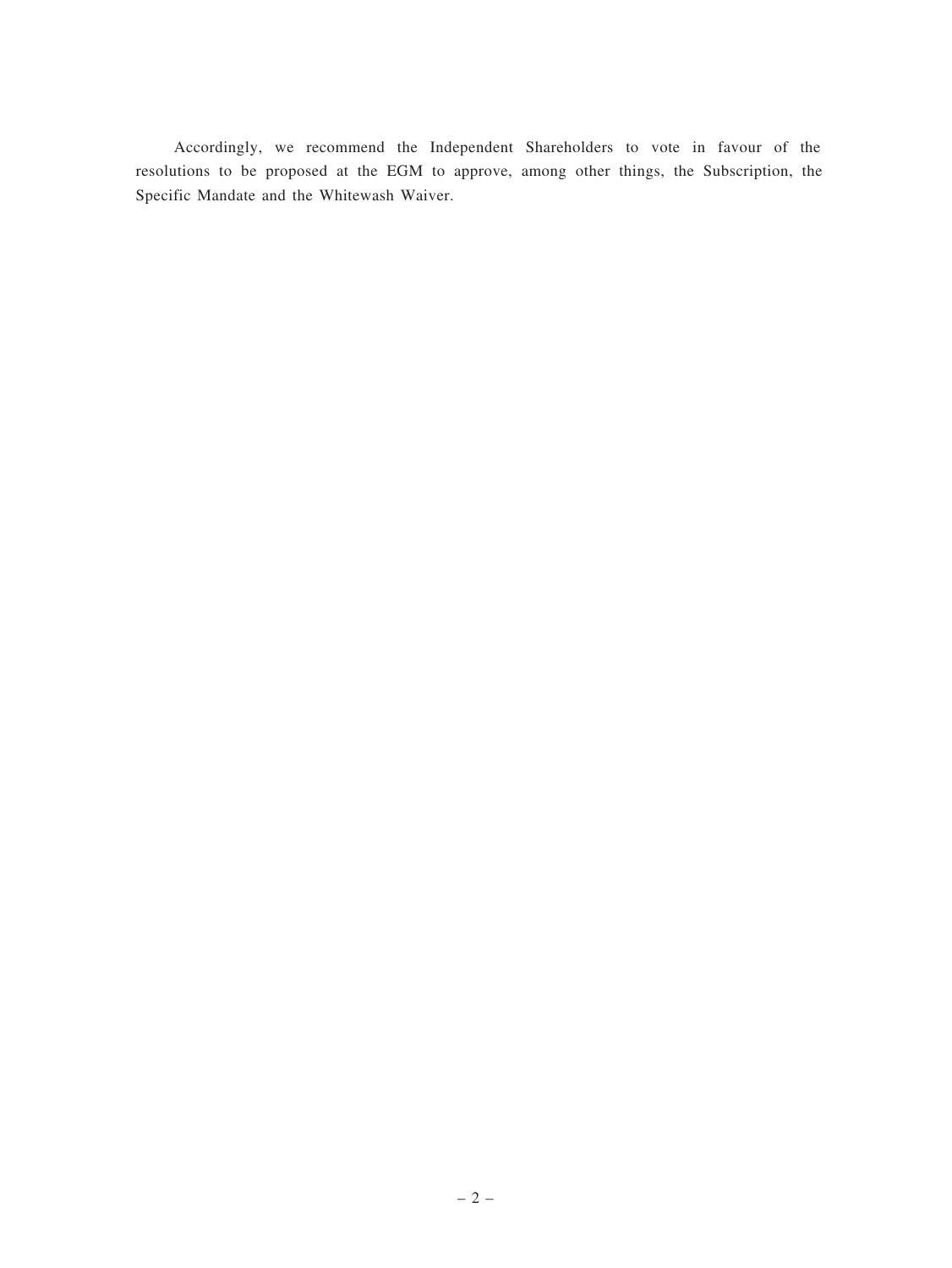Yours Faithfully, On Behalf of the Independent Board Committee of **Beijing Enterprises Clean Energy Group Limited** 

Mr. Li Fujun Independent Non-executive Director

Mr. Xu Honghua Independent Non-executive Director

Mr. Chiu Kung Chik Independent Non-executive Director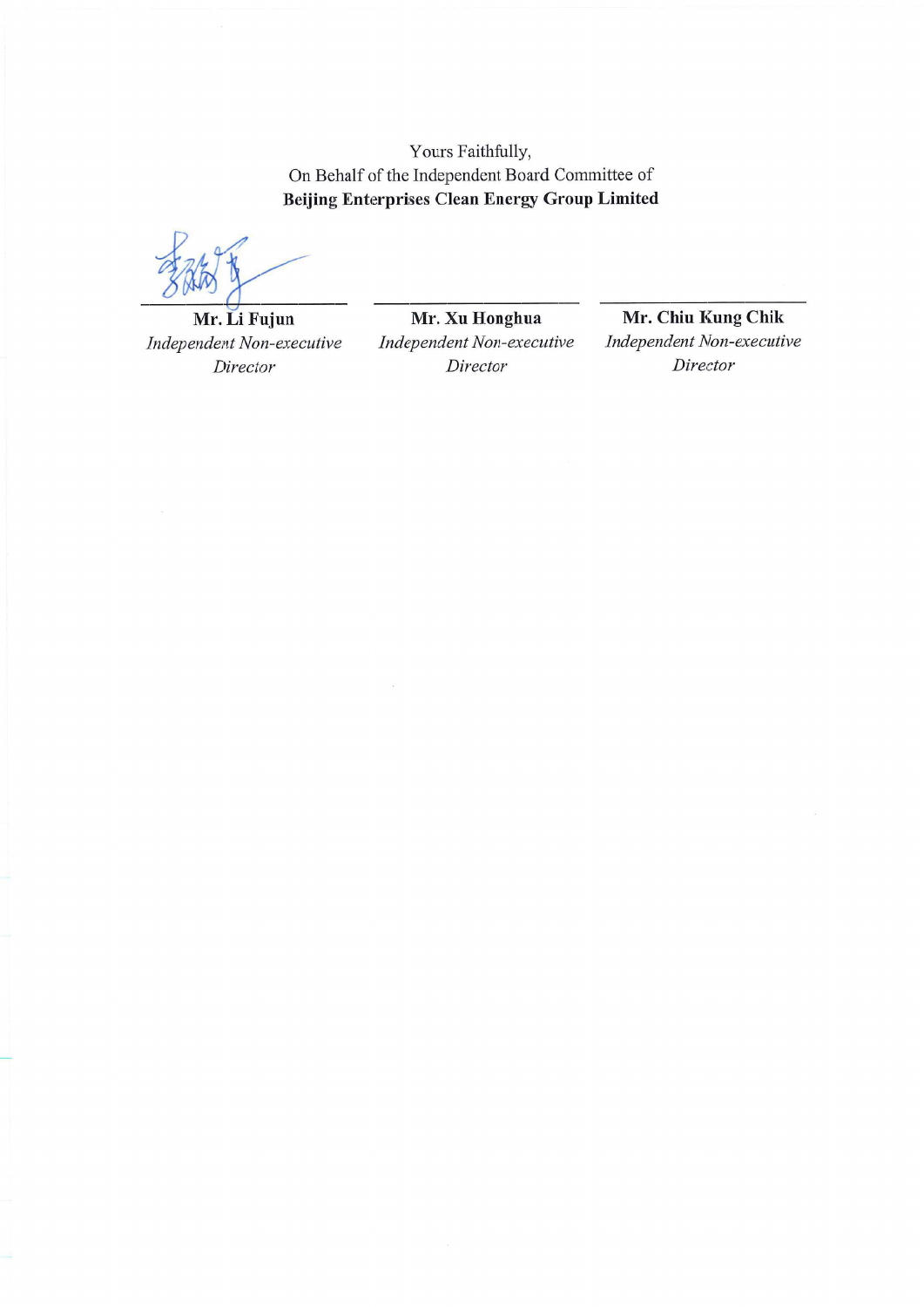Yours Faithfully, On Behalf of the Independent Board Committee of Beijing Enterprises Clean Energy Group Limited

 $X_n$  Hoghue

Mr. Li Fujun Independent Non-executive Director

Mr. Xu Honghua Independent Non-executive Director

Mr. Chiu Kung Chik **Independent Non-executive** Director

ji v